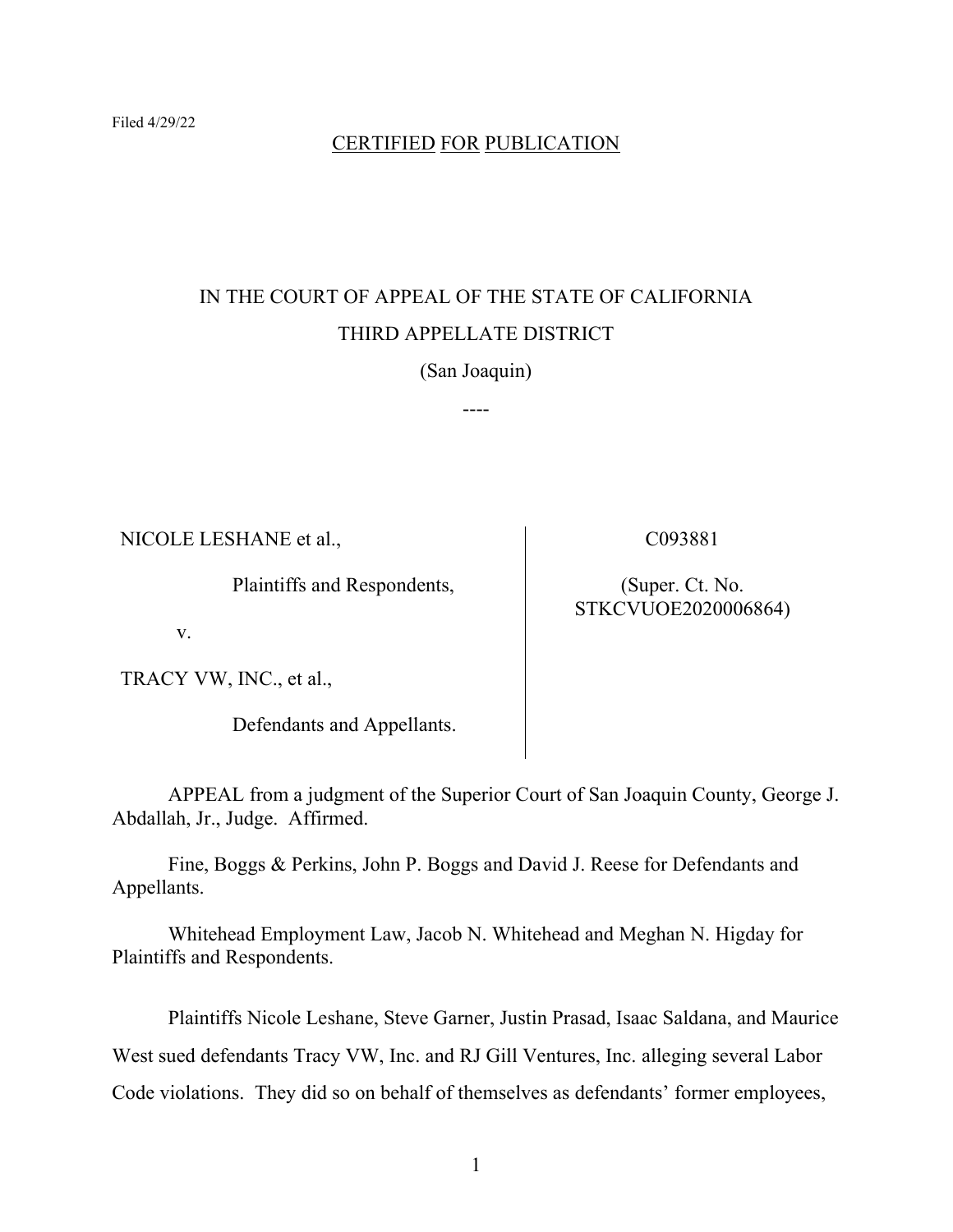on behalf of others similarly situated, and on behalf of the state pursuant to the Private Attorneys General Act of 2004 (Private Attorneys General Act) (Lab. Code, § 2698 et seq.). After defendants filed a petition to compel arbitration, plaintiffs filed a first amended complaint alleging violations of the Labor Code solely as representatives of the state under the Private Attorneys General Act.

Defendants continued to seek arbitration of plaintiffs' individual claims and dismissal of their class-wide claims pursuant to the arbitration agreements each plaintiff signed. Defendants reasoned "[p]laintiffs' amendment of the Complaint to strip out [claims not pertaining to the Private Attorneys General Act] has not, without more, made the controversy go away. The elimination of claims for individual and class-wide damages from the Complaint is only an indication that Plaintiffs are not actively seeking that relief *at this time* and *in this forum*. There remains a controversy between the parties that that [*sic*] Plaintiffs, or any of them, could resuscitate at some point in the future. And Defendants have the absolute right to compel arbitration of such controversy . . . ."

The trial court denied defendants' petition to compel arbitration finding plaintiffs' claim under the Private Attorneys General Act was not subject to arbitration citing *Iskanian v. CLS Transportation Los Angeles, LLC* (2014) 59 Cal.4th 348. Defendants appeal the trial court's order.

We affirm.

## **DISCUSSION**

Defendants agree plaintiffs' claim under the Private Attorneys General Act cannot be compelled to arbitration. They contend, however, that arbitration is still required to resolve the arbitrable individual claims plaintiffs raised in their original complaint which was dismissed without prejudice by filing the first amended complaint. Defendants urge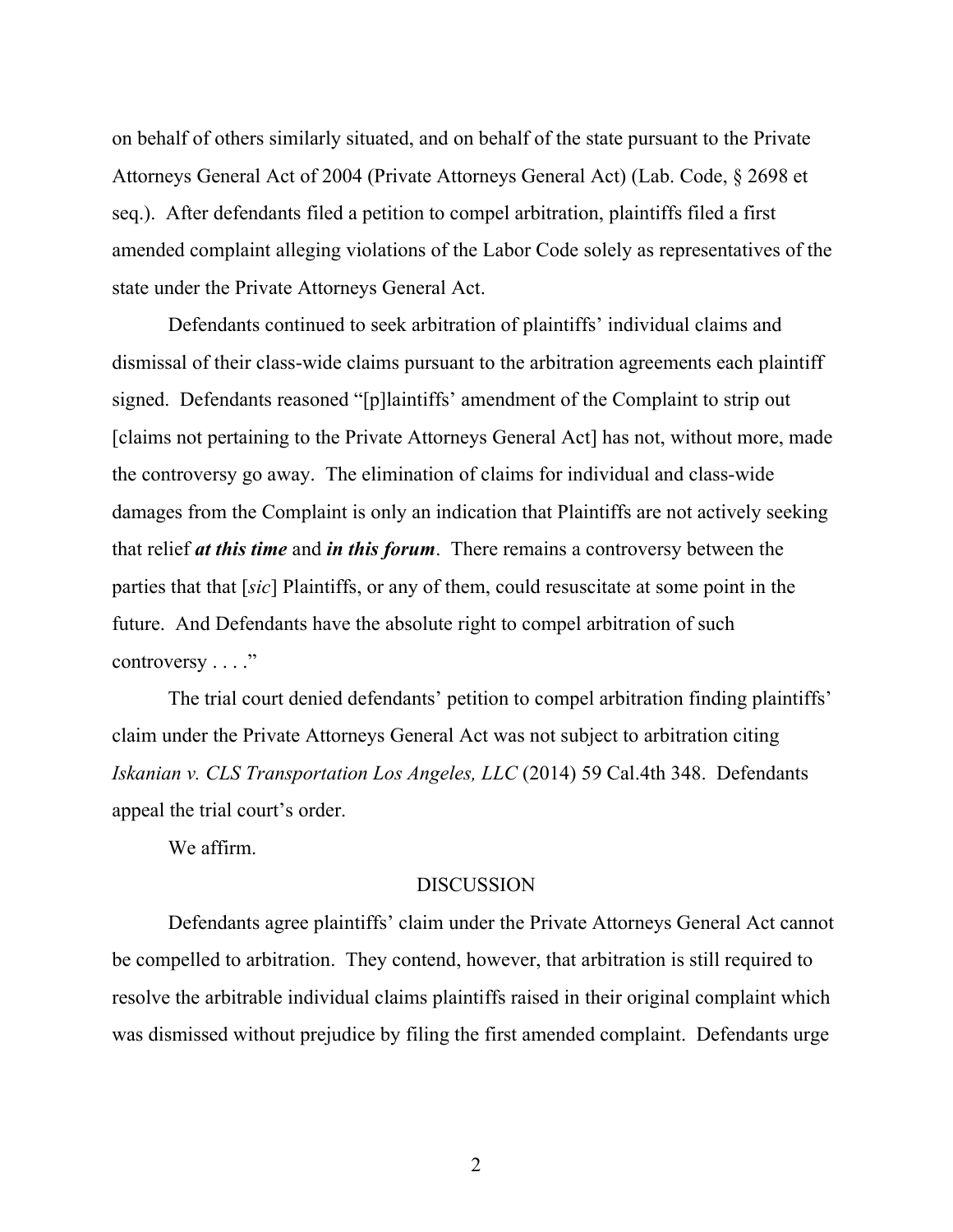us to interpret "controversy" as used in Code of Civil Procedure**[1](#page-2-0)** section 1281.2 as including any question subject to an arbitration agreement, even if that question is not asserted by a claimant in any forum. They argue this is permitted because section 1281.2 does not require a controversy be brought in a court action before it can be compelled into arbitration. While we agree a legal action is not a prerequisite to an arbitration order (see, e.g., *Trubowitch v. Riverbank Canning Co.* (1947) 30 Cal.2d 335, 337 [buyer instituted proceeding to compel arbitration of seller's liability under contract after seller failed to deliver goods]; *United Public Employees v. City & County of San Francisco*  (1997) 53 Cal.App.4th 1021, 1023 [union plaintiff instituted proceeding to compel arbitration of a member's grievance against city defendant]), we decline to give section 1282.1 the broad interpretation defendants urge.

We review questions of statutory interpretation de novo. (*People ex rel. Lockyer v. Shamrock Foods Co.* (2000) 24 Cal.4th 415, 432.) "Our fundamental task in construing a statute 'is to ascertain the Legislature's intent [and] effectuate the law's purpose. [Citation.] We begin our inquiry by examining the statute's words, giving them a plain and commonsense meaning. [Citation.] In doing so, however, we do not consider the statutory language "in isolation."  $\cdot$ " (*In re Greg F.* (2012) 55 Cal.4th 393, 406.) Rather, "we construe the words in question ' "in context, keeping in mind the nature and obvious purpose of the statute . . . ." ' " (*Ibid*.) " 'We must also avoid a construction that would produce absurd consequences, which we presume the Legislature did not intend.' " (*Ibid*.) Every statute is to be read " 'with reference to the entire scheme of law of which it is part so that the whole may be harmonized and retain effectiveness.' " (*People v. Pieters* (1991) 52 Cal.3d 894, 899.)

<span id="page-2-0"></span>**<sup>1</sup>** Further section references are to the Code of Civil Procedure unless otherwise indicated.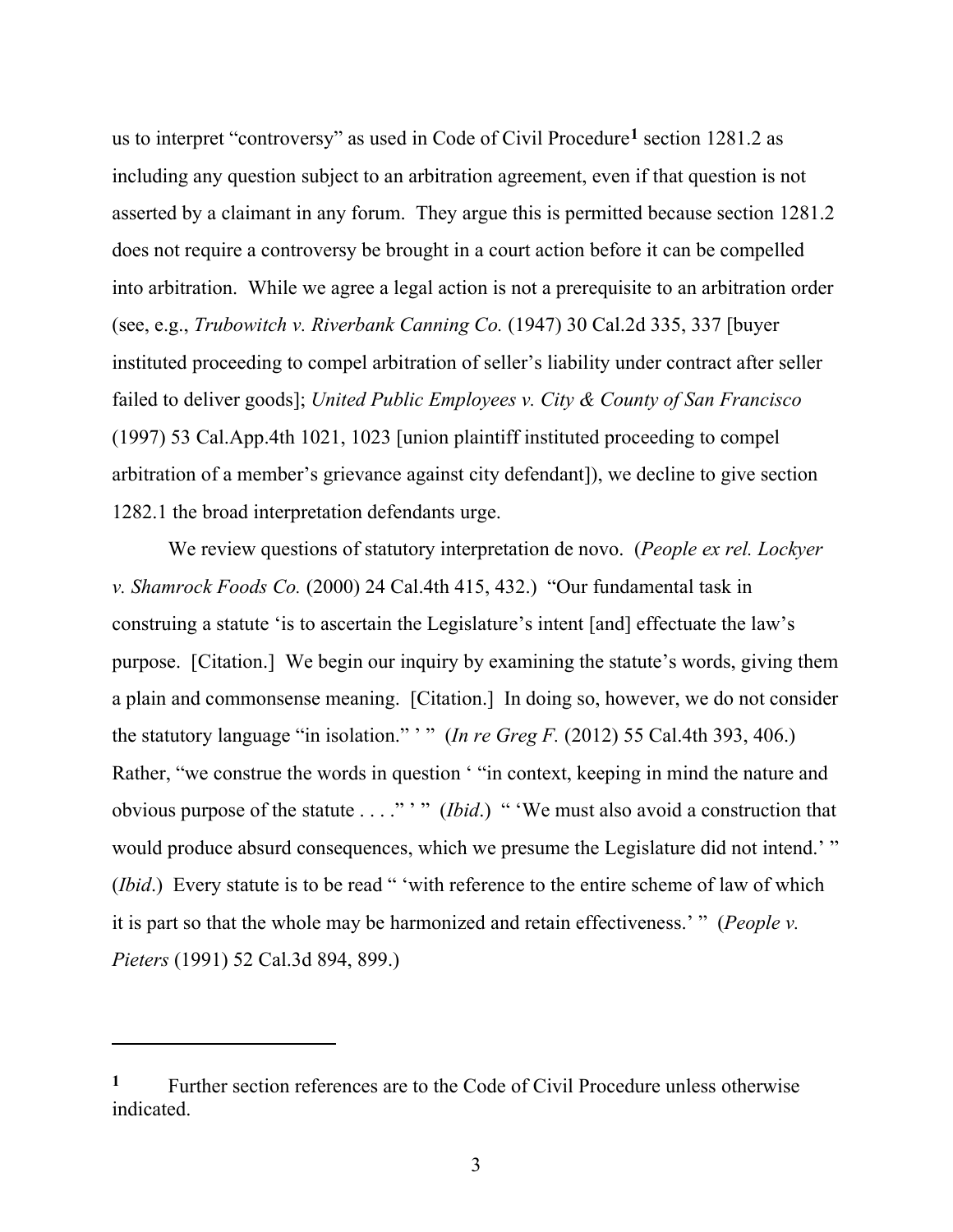Section 1281.2 provides: "On petition of a party to an arbitration agreement alleging the existence of a written agreement to arbitrate a controversy and that a party to the agreement refuses to arbitrate that controversy, the court shall order the petitioner and the respondent to arbitrate the controversy if it determines that an agreement to arbitrate the controversy exists  $\dots$ ." "The clear purpose and effect of section 1281.2 is to require the superior court to determine in advance whether there is a duty to arbitrate the controversy which has arisen." (*Freeman v. State Farm Mut. Auto. Ins. Co.* (1975) 14 Cal.3d 473, 480.)

Section 1281.2 is part of the California Arbitration Act. (§ 1280 et seq.; see *Sheppard, Mullin, Richter & Hampton, LLP v. J-M Manufacturing Co., Inc.* (2018) 6 Cal.5th 59, 72.) Both the California Arbitration Act and the Federal Arbitration Act (9 U.S.C.  $\S$  1 et seq.) recognize " "arbitration as a speedy and relatively inexpensive means of dispute resolution" ' and are intended ' "to encourage persons who wish to avoid delays incident to a civil action to obtain an adjustment of their differences by a tribunal of their own choosing." ' " (*St. Agnes Medical Center v. PacifiCare of California* (2003) 31 Cal.4th 1187, 1204; see *AT&T Mobility LLC v. Concepcion* (2011) 563 U.S. 333, 344- 348 [179 L.Ed.2d 742, 754-756].) Arbitration is therefore a matter of contract (*Sparks v. Vista Del Mar Child & Family Services* (2012) 207 Cal.App.4th 1511, 1517-1518) and arbitrators derive their " 'powers from the parties' agreement to forgo the legal process and submit their disputes to private dispute resolution' " (*Lamps Plus, Inc. v. Varela* (2019) \_\_ U.S. \_\_, \_\_ [203 L.Ed.2d 636, 646]; see *Epic Systems Corp. v. Lewis* (2018) \_\_ U.S. \_\_, \_\_ [200 L.Ed.2d 889, 898-899] [with the passage of the Federal Arbitration Act, Congress endorsed arbitration as a forum for "quicker, more informal, and often cheaper resolutions for everyone involved"]).

With this obvious purpose in mind, we turn to the definition of controversy as provided in the California Arbitration Act. Section 1280, subdivision (d) defines controversy as "any question arising between parties to an agreement whether the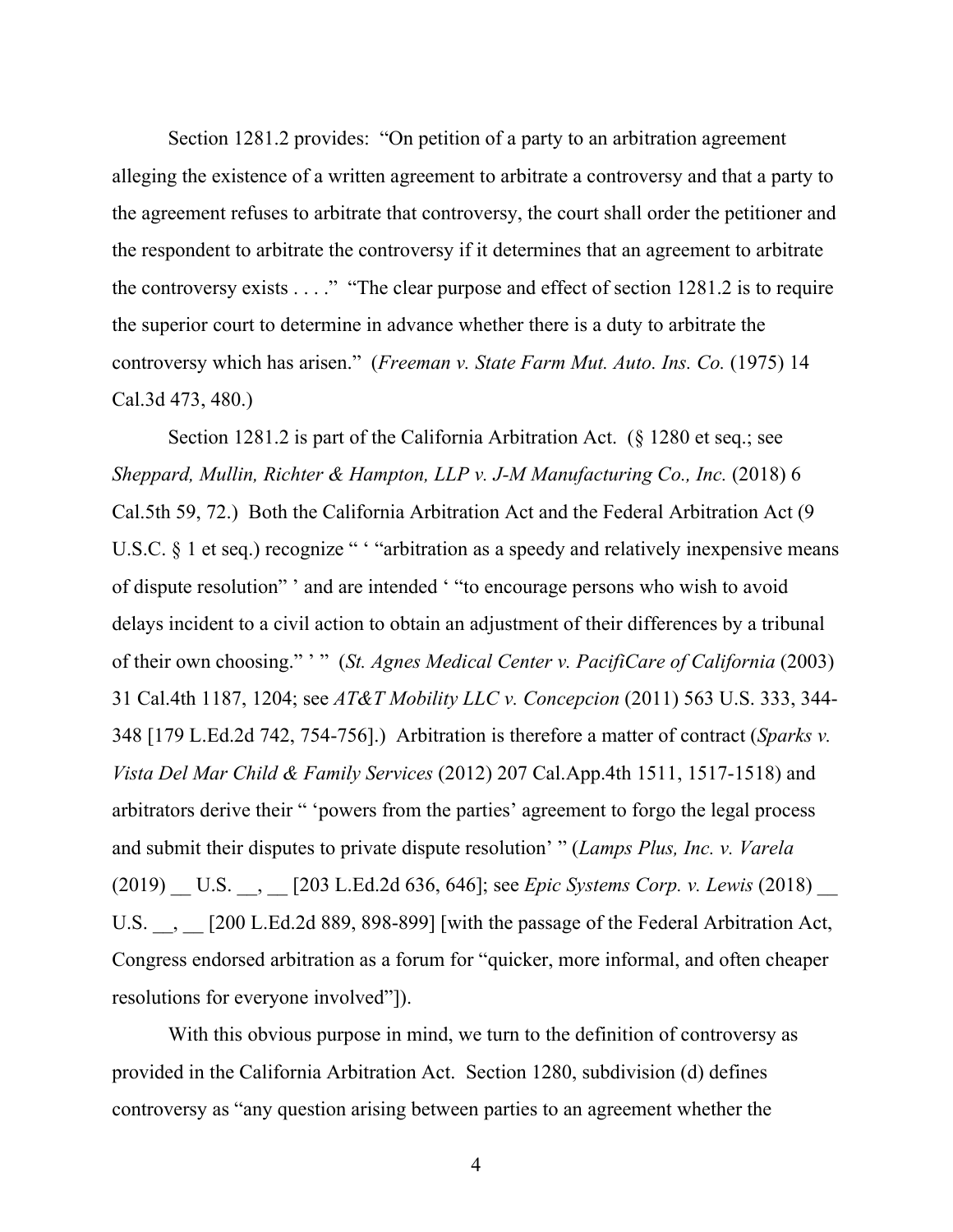question is one of law or of fact or both." If the Legislature intended a controversy be any question by a party to an agreement, as defendants argue, then that is what section 1280, subdivision (d) would have said. Instead, the Legislature required the question be "between parties" to the arbitration agreement.  $(\S 1280, \text{subd.} (d))$  We must give meaning to this phrase and avoid a construction that makes any word or phrase in a statute surplusage. (See *Reno v. Baird* (1998) 18 Cal.4th 640, 658.)

The use of the plural "parties" and requirement that the question be between them, indicates a bilateral process typical of arbitration proceedings. (See *AT&T Mobility LLC v. Concepcion*, *supra*, 563 U.S. at pp. 347-348 [179 L.Ed.2d at pp. 755-756].) Defendants do not cite, nor have we found a case presenting the scenario here, where a defendant seeks to compel a plaintiff to arbitrate claims held by the plaintiff but which the plaintiff declines to assert. Defendants' interpretation of "controversy" to include plaintiffs' individual claims not asserted in the first amended complaint, or any forum in which plaintiffs could obtain relief, strips arbitration of its defining characteristic as a forum for bilateral dispute resolution. Without a claimant seeking to resolve a question subject to the arbitration agreement, there is no bilateral dispute to resolve. More importantly, arbitration's purpose, as a cheaper and more efficient *alternative* to civil actions (*Epic Systems Corp. v. Lewis*, *supra*, \_\_ U.S. at p. \_\_ [200 L.Ed.2d at pp. 898- 899]), is not implicated because arbitration under the circumstances presented would not be an alternative to a civil action or an action in any other forum. The practical results of defendants' argument is to transform arbitration into a forum for declaratory relief, something arbitration is not.

This is where defendants' true strategy becomes apparent. If defendants were interested in determining the validity of plaintiffs' allegations of Labor Code violations in the absence of plaintiffs' seeking damages, they could conduct an internal investigation of those allegations. Instead, defendants seek arbitration of those allegations with the purpose of having plaintiffs' trial court action stayed. By this conduct, defendants are not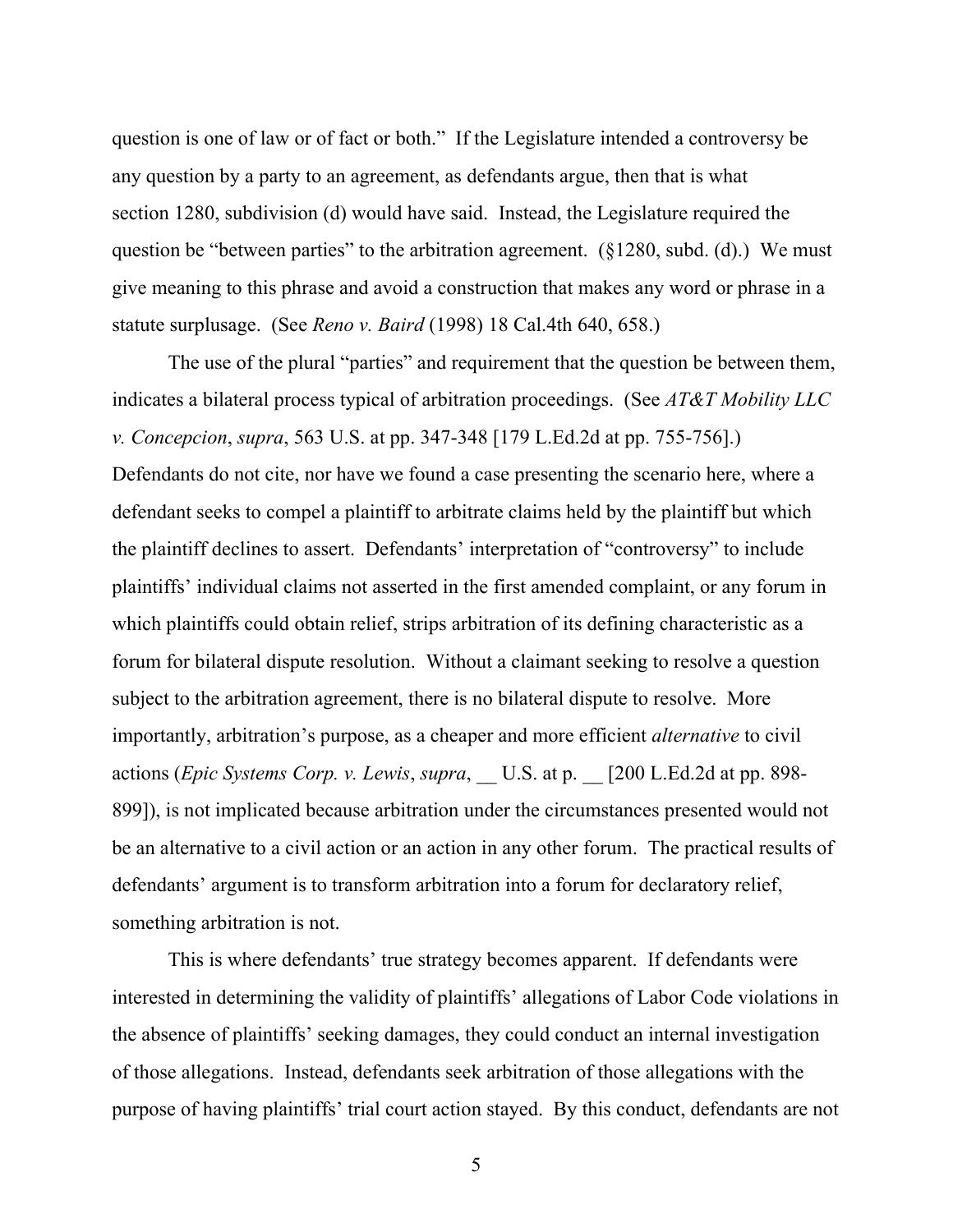using arbitration as a forum for neutral dispute resolution, but as a shield against liability under the Private Attorneys General Act. This is not arbitration's intended purpose. (See *Armendariz v. Foundation Health Psychcare Servs., Inc.* (2000) 24 Cal.4th 83, 118 [arbitration agreement requiring employee to arbitrate claims but not requiring an employer to do so was unconscionable because it transformed arbitration from a forum for neutral dispute resolution into something it was not intended to be].) Moreover, such an interpretation would undermine our Supreme Court's holding in *Iskanian*, prohibiting waiver of claims under the Private Attorneys General Act through arbitration agreements, resulting in absurdity. (*Iskanian v. CLS Transportation Los Angeles, LLC*, *supra*, 59 Cal.4th at pp. 382-389.)

Defendants disagree, arguing that "[i]n light of [plaintiffs'] right to reassert the dropped claims, [plaintiffs'] dismissal without prejudice . . . fails to negate the existence of an arbitrable controversy between the parties." Put another way by defendants, "[b]ecause [plaintiffs'] elimination of their claims for individual and class-wide damages and other relief other than civil penalties under [the Private Attorneys General Act] was done without prejudice to such claims being raised later, the arbitration obligation lives on just as [plaintiffs'] opportunity to resuscitate those individual claims survives." The problem with defendants' argument is that it acknowledges plaintiffs are not actively pursuing relief based on arbitrable questions of law or fact. Indeed, defendants acknowledge that if plaintiffs continue on their chosen path, their claims will extinguish through the running of the statute of limitations.

It is well established that a claimant may choose to disregard the arbitration provisions of a contract and initiate a lawsuit, leaving it to the other party to file a timely motion to compel arbitration. (*Brock v. Kaiser Foundation Hospitals* (1992) 10 Cal.App.4th 1790, 1795 ["there is nothing to prevent one of the parties to a contractual arbitration provision from resorting initially to an action at law"]; *Sargon Enterprises, Inc. v. Browne George Ross LLP* (2017) 15 Cal.App.5th 749, 767 [the California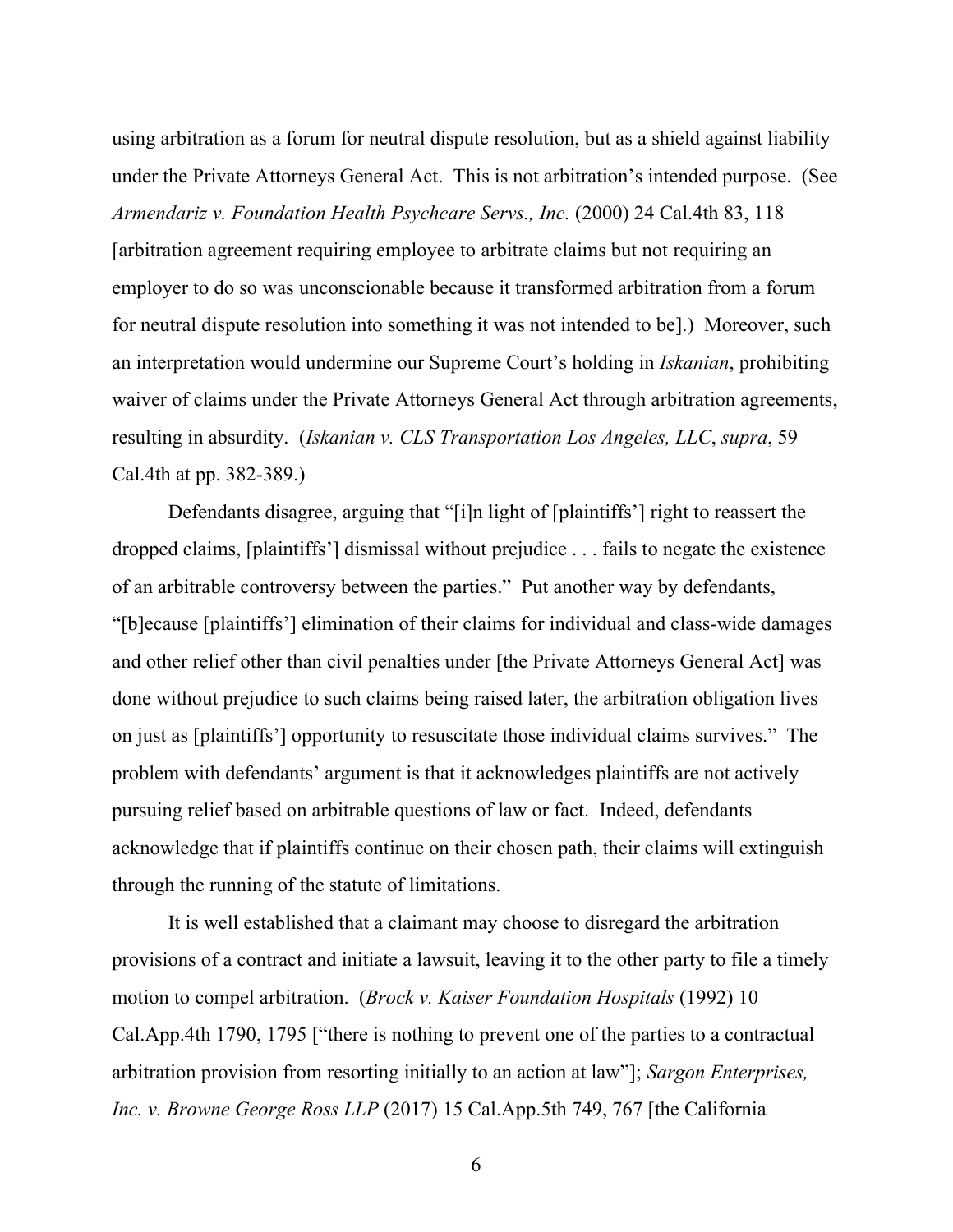Arbitration Act "recognizes that a party to an arbitration agreement may elect to initiate a civil action, rather than an arbitration proceeding, and it specifically protects the party's right to do so"].) A claimant may make this choice for a variety of reasons, including a good faith belief that the arbitration provision is unconscionable, or simply a hope that the other side will not protest and the matter will proceed in court. (*Sargon*, at pp. 767- 768.) The initiation of a lawsuit based on arbitrable questions is an act to be countered by specific enforcement of the arbitration provision. (*Id*., at p. 767.) " 'A right to compel arbitration is not . . . self-executing. If a party wishes to compel arbitration, he must take active and decided steps to secure that right, and is required to go to the court where the [claimant]'s action [at law] lies.' " (*Brock v. Kaiser Foundation Hospitals*, at p. 1795.)

Here, plaintiffs do not maintain an action in any forum based on arbitrable claims and there is no longer an action for defendants to counter by filing a petition under section 1281.2 for specific enforcement of the arbitration provision. Thus, any question pertaining to plaintiffs' individual claims under the Labor Code is not "between parties" and not a controversy. (§ 1280, subd. (d).) Accordingly, the trial court did not err by denying defendants' petition to compel arbitration.**[2](#page-6-0)**

<span id="page-6-0"></span><sup>&</sup>lt;sup>2</sup> Because we conclude the trial court properly denied defendants' petition to compel arbitration, we need not consider defendants' argument that plaintiffs' claim under the Private Attorneys General Act must be stayed while the arbitration proceedings occur. We also do not address defendant's appellate contention the first amended complaint was defective because plaintiffs did not seek leave of court before dismissing their class claims. Defendants did not object nor move to strike the first amended complaint on this basis in the trial court, and thus the claim of error is forfeited. (*Westsiders Opposed to Overdevelopment v. City of Los Angeles* (2018) 27 Cal.App.5th 1079, 1091 [" ' "[i]t is well established that issues or theories not properly raised or presented in the trial court may not be asserted on appeal, and will not be considered by an appellate tribunal" '".)